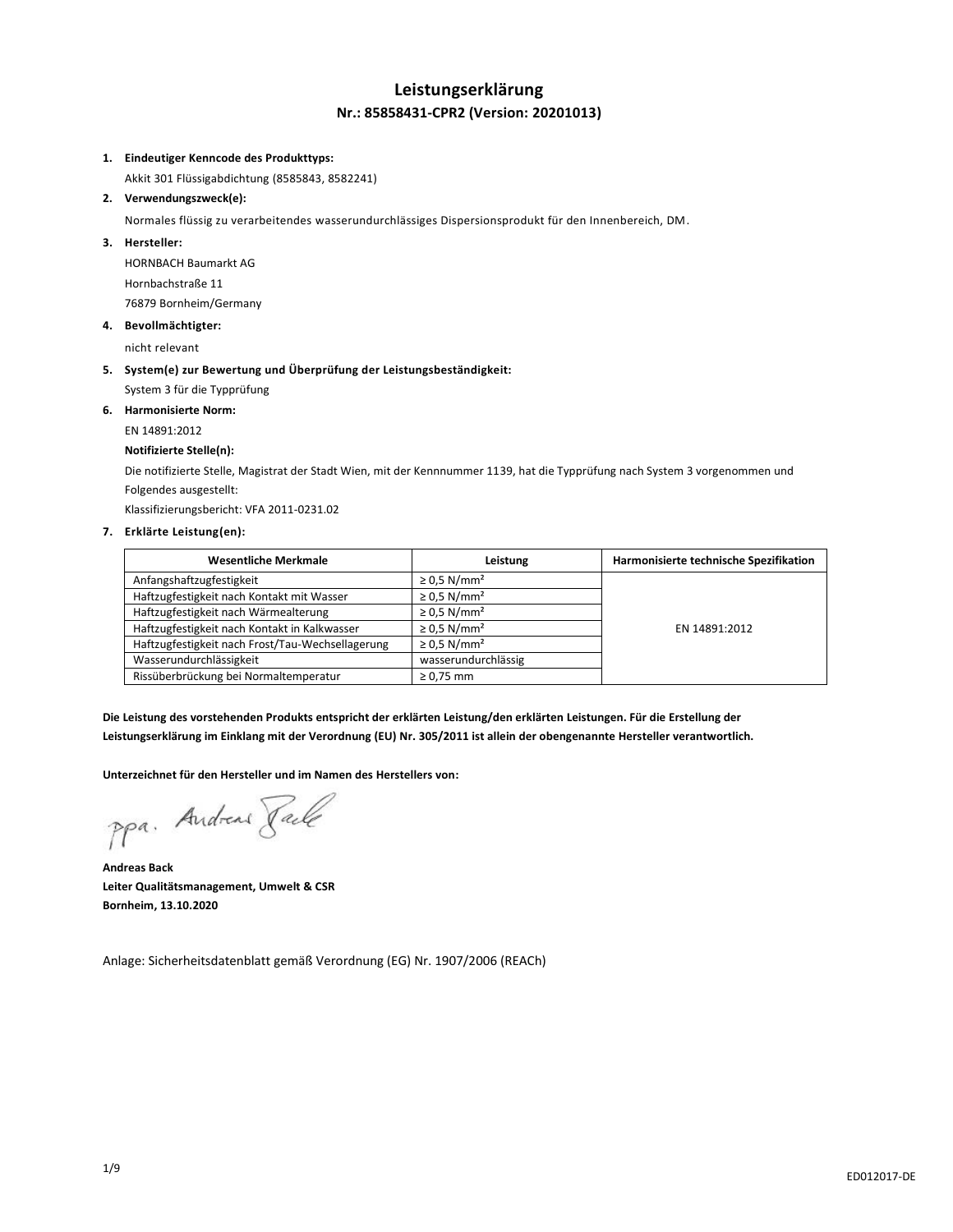## **Declaration of Performance No 85858431-CPR2 (Version: 20201013)**

### **1. Unique identification code of the product-type:**

Akkit 301 Liquid sealing compound (8585843, 8582241)

#### **2. Intended use/es:**

Standard liquid-processed, water-impermeable dispersion product for interior areas, DM.

#### **3. Manufacturer:**

HORNBACH Baumarkt AG Hornbachstraße 11 76879 Bornheim/Germany

#### **4. Authorised representative:**

not relevant

**5. System/s of AVCP:**

System 3 for the type test

## **6. Harmonised standard:**

EN 14891:2012

#### **Notified body/ies:**

The notified body, the Vienna City Magistrate, carrying identification number 1139, has performed the type test following system 3 and issued the following:

classification report: VFA 2011-0231.02

#### **7. Declared performance/s:**

| <b>Essential characteristics</b>                            | Performance                  | Harmonised technical specification |
|-------------------------------------------------------------|------------------------------|------------------------------------|
| Initial tensile adhesion strength                           | $\geq$ 0.5 N/mm <sup>2</sup> |                                    |
| Tensile adhesion strength after contact with water          | $\geq$ 0.5 N/mm <sup>2</sup> |                                    |
| Tensile adhesion strength after thermal degradation         | $\geq$ 0.5 N/mm <sup>2</sup> |                                    |
| Tensile adhesion strength after contact with lime water     | $\geq$ 0.5 N/mm <sup>2</sup> | EN 14891:2012                      |
| Tensile adhesion strength after frost / thaw storage cycles | $\geq$ 0.5 N/mm <sup>2</sup> |                                    |
| Impermeability to water                                     | waterproof                   |                                    |
| Crack bridging at normal temperatures                       | $\geq 0.75$ mm               |                                    |

**The performance of the product identified above is in conformity with the set of declared performance/s. This declaration of performance is issued, in accordance with Regulation (EU) No 305/2011, under the sole responsibility of the manufacturer identified above.**

#### **Signed for and on behalf of the manufacturer by:**

ppa. Andreas Pale

**Andreas Back Head of Quality Assurance, Environmental Issues & CSR At Bornheim on 13.10.2020**

Appendix: Material safety data sheet according to regulation (EG) no. 1907/2006 (REACh)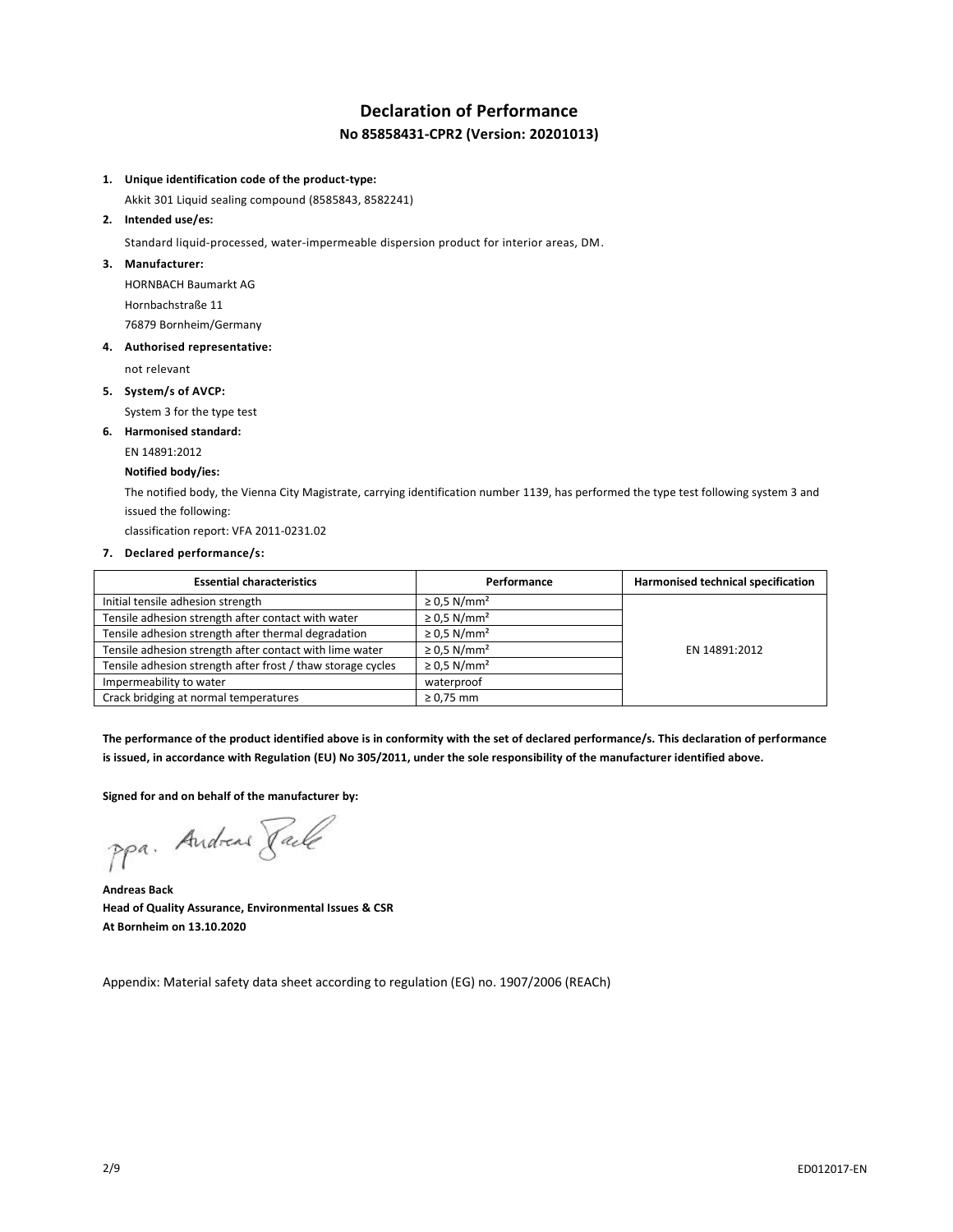## **Déclaration des Performances N <sup>o</sup> 85858431-CPR2 (Version 20201013)**

#### **1. Code d'identification unique du produit type :**

Akkit 301 Étanchéité liquide (8585843, 8582241)

### **2. Usage(s) prévu(s) :**

Produit en dispersion imperméable à l'eau, normal à mettre en œuvre liquide, pour l'intérieur, DM.

### **3. Fabricant :**

HORNBACH Baumarkt AG Hornbachstraße 11 76879 Bornheim/Germany

## **4. Mandataire :**

non pertinent

### **5. Système(s) d'évaluation et de vérification de la constance des performances :**

Système 3 pour le contrôle de type

### **6. Norme harmonisée :**

EN 14891:2012

### **Organisme(s) notifié(s) :**

L'institut agréé, Magistrat der Stadt Wien (Magistrat de la ville de Vienne), portant le numéro d'identification 1139, a effectué le contrôle de type selon le système 3 et a établi ce qui suit :

rapport de classification : VFA 2011-0231.02

#### **7. Performance(s) déclarées :**

| Caractéristiques essentielles                                                 | Performance                  | Spécifications techniques<br>harmonisées |
|-------------------------------------------------------------------------------|------------------------------|------------------------------------------|
| Résistance à l'arrachement initial                                            | $\geq$ 0.5 N/mm <sup>2</sup> |                                          |
| Résistance à l'arrachement après contact avec l'eau                           | $\geq$ 0.5 N/mm <sup>2</sup> |                                          |
| Résistance à l'arrachement après vieillissement à la chaleur                  | $\geq$ 0.5 N/mm <sup>2</sup> |                                          |
| Résistance à l'arrachement après contact avec de l'eau calcaire               | $\geq$ 0.5 N/mm <sup>2</sup> | EN 14891:2012                            |
| Résistance à l'arrachement après stockage exposé à des cycles de gel et dégel | $\geq$ 0.5 N/mm <sup>2</sup> |                                          |
| Imperméabilité à l'eau                                                        | Imperméable à l'eau          |                                          |
| Colmatage des fissures à température normale                                  | $\geq 0.75$ mm               |                                          |

**Les performances du produit identifié ci-dessus sont conformes aux performances déclarées. Conformément au règlement (UE) n <sup>o</sup> 305/2011, la présente déclaration des performances est établie sous la seule responsabilité du fabricant mentionné ci-dessus.**

**Signé pour le fabricant et en son nom par :**

ppa. Andreas Pale

**Andreas Back Directeur Management de la qualité & CSR À Bornheim, le 13.10.2020**

Annexe : Fiche technique de sécurité conformément au Règlement (UE) n° 1907/2006 (REACh)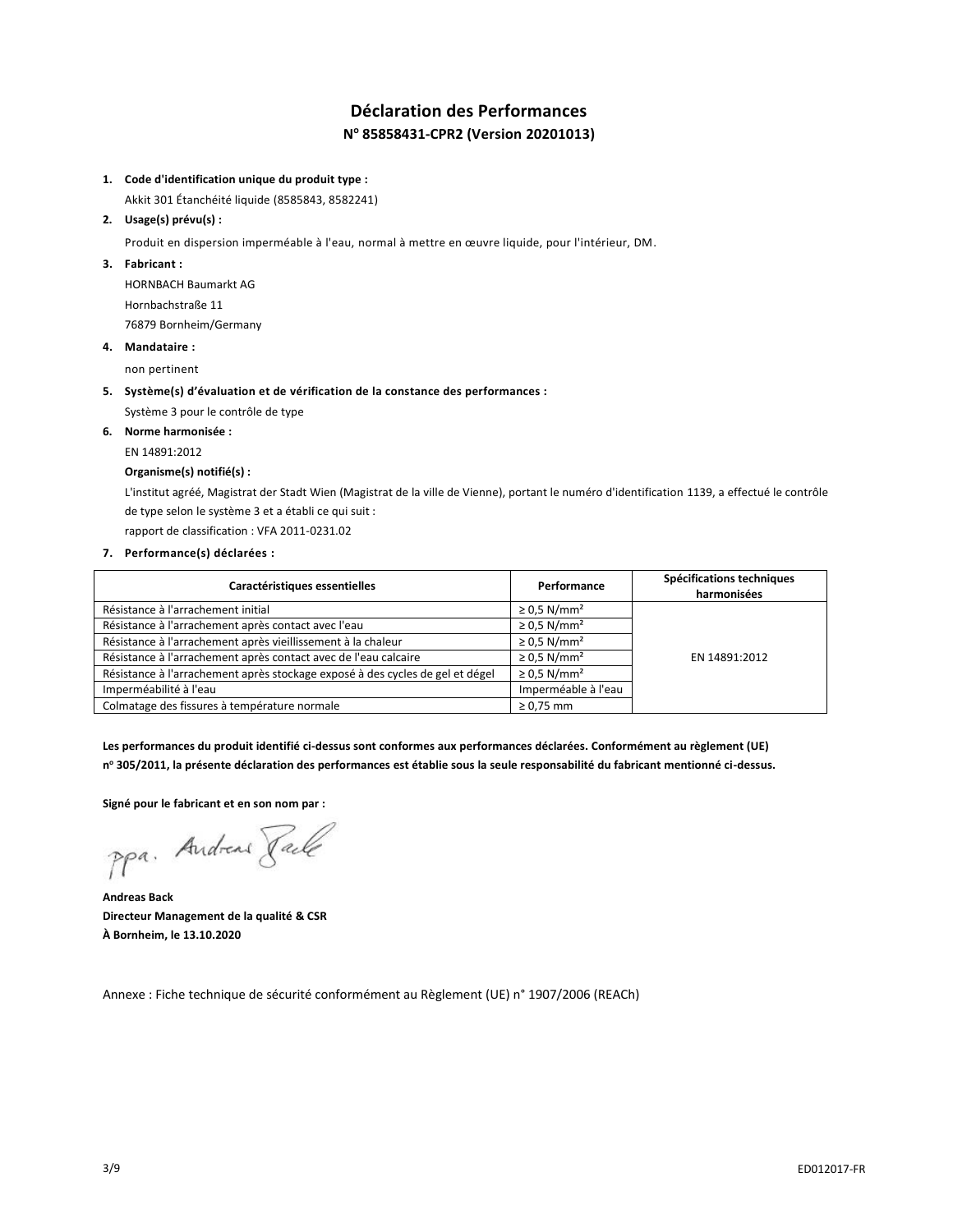## **Dichiarazione di Prestazione N. 85858431-CPR2 (Versione 20201013)**

### **1. Codice di identificazione unico del prodotto-tipo:**

Akkit 301 Sigillante liquido (8585843, 8582241)

### **2. Usi previsti:**

Prodotto a dispersione impermeabile all'acqua a lavorazione fluida normale per ambienti interni, DM.

### **3. Fabbricante:**

HORNBACH Baumarkt AG Hornbachstraße 11 76879 Bornheim/Germany

#### **4. Mandatario:**

non rilevante

#### **5. Sistemi di VVCP:**

Sistema 3 per la prova di tipo

#### **6. Norma armonizzata:**

EN 14891:2012

#### **Organismi notificati:**

L'ente di notifica, municipalità della città di Vienna, con il codice identificativo 1139 ha realizzato la prova di tipo secondo il sistema 3 e il seguente:

rapporto di classificazione: VFA 2011-0231.02

#### **7. Prestazioni dichiarate:**

| Caratteristiche essenziali                                          | Prestazioni                  | Specifiche tecniche armonizzate |
|---------------------------------------------------------------------|------------------------------|---------------------------------|
| Resistenza alla trazione adesiva iniziale                           | $\geq$ 0.5 N/mm <sup>2</sup> |                                 |
| Resistenza alla trazione adesiva dopo contatto con l'acqua          | $\geq$ 0.5 N/mm <sup>2</sup> |                                 |
| Resistenza alla trazione adesiva dopo invecchiamento a caldo        | $\geq$ 0.5 N/mm <sup>2</sup> |                                 |
| Resistenza alla trazione adesiva dopo contatto con l'acqua di calce | $\geq$ 0.5 N/mm <sup>2</sup> | EN 14891:2012                   |
| Resistenza alla trazione adesiva dopo alternanza di gelo e brina    | $\geq$ 0.5 N/mm <sup>2</sup> |                                 |
| Impermeabilità all'acqua                                            | Impermeabile all'acqua       |                                 |
| Colmante fessure a temperatura normale                              | $\geq 0.75$ mm               |                                 |

**La prestazione del prodotto sopra identificato è conforme all'insieme delle prestazioni dichiarate. La presente dichiarazione di responsabilità viene emessa, in conformità al regolamento (UE) n. 305/2011, sotto la sola responsabilità del fabbricante sopra identificato.**

#### **Firmato a nome e per conto del fabbricante da:**

ppa. Andreas Faile

**Andreas Back Responsabile Qualità & CSR In Bornheim addì 13.10.2020**

Allegato: Scheda di dati in materia di sicurezza conformemente al regolamento (CE) n. 1907/2006 (REACh)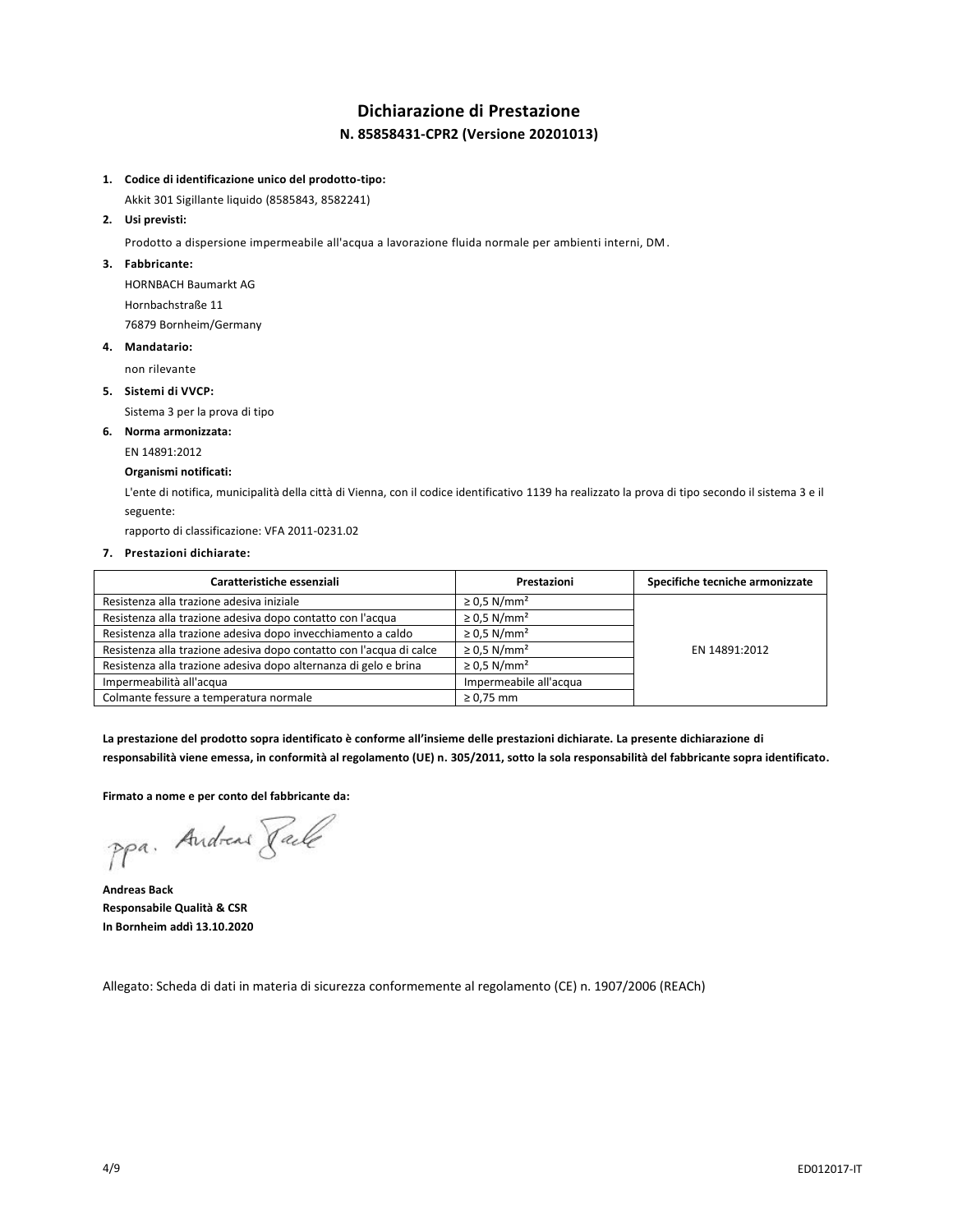## **Prestatieverklaring Nr. 85858431-CPR2 (Versie 20201013)**

#### **1. Unieke identificatiecode van het producttype:**

Akkit 301 Vloeibare afdichting (8585843, 8582241)

#### **2. Beoogd(e) gebruik(en):**

Normaal vloeibaar te verwerken waterdicht dispersieproduct voor toepassing binnenshuis, DM.

**3. Fabrikant:**

HORNBACH Baumarkt AG Hornbachstraße 11 76879 Bornheim/Germany

#### **4. Gemachtigde:**

niet relevant

**5. Het system of de systemen voor de beoordeling en verificatie van de prestatiebestendigheid:**

Systeem 3 voor de typetest

**6. Geharmoniseerde norm:** EN 14891:2012

## **Aangemelde instantie(s):**

De aangemelde instantie, de Magistrat der Stadt Wien, met het identificatienummer 1139 heeft de typetest volgens het systeem 3 uitgevoerd en het volgende verstrekt:

classificatie rapport: VFA 2011-0231.02

#### **7. Aangegeven prestatie(s):**

| Essentiële kenmerken                                | Vermogen                     | Geharmoniseerde technische specificatie |
|-----------------------------------------------------|------------------------------|-----------------------------------------|
| Begin-hechttreksterkte                              | $\geq$ 0.5 N/mm <sup>2</sup> |                                         |
| Hechttreksterkte na contact met water               | $\geq$ 0.5 N/mm <sup>2</sup> |                                         |
| Hechttreksterkte na veroudering door warmte         | $\geq$ 0.5 N/mm <sup>2</sup> |                                         |
| Hechttreksterkte na contact met kalkwater           | $\geq$ 0.5 N/mm <sup>2</sup> | EN 14891:2012                           |
| Hechttreksterkte na opslag met vorst/dooi-wisseling | $\geq$ 0.5 N/mm <sup>2</sup> |                                         |
| Waterdichtheid                                      | waterdicht                   |                                         |
| Scheuroverbrugging bij normale temperatuur          | $\geq$ 0.75 mm               |                                         |

**De prestaties van het hierboven omschreven product zijn conform de aangegeven prestaties. Deze prestatieverklaring wordt in overeenstemming met Verordening (EU) nr. 305/2011 onder de exclusieve verantwoordelijkheid van de hierboven vermelde fabrikant verstrekt.**

#### **Ondertekend voor en namens de fabrikant door:**

ppa. Andreas Faile

**Andreas Back hoofd Kwaliteitsmanagement & CSR Te Bornheim op 13.10.2020**

Bijlage: Veiligheidsinformatieblad volgens de verordening (EG) nr. 1907/2006 (REACh)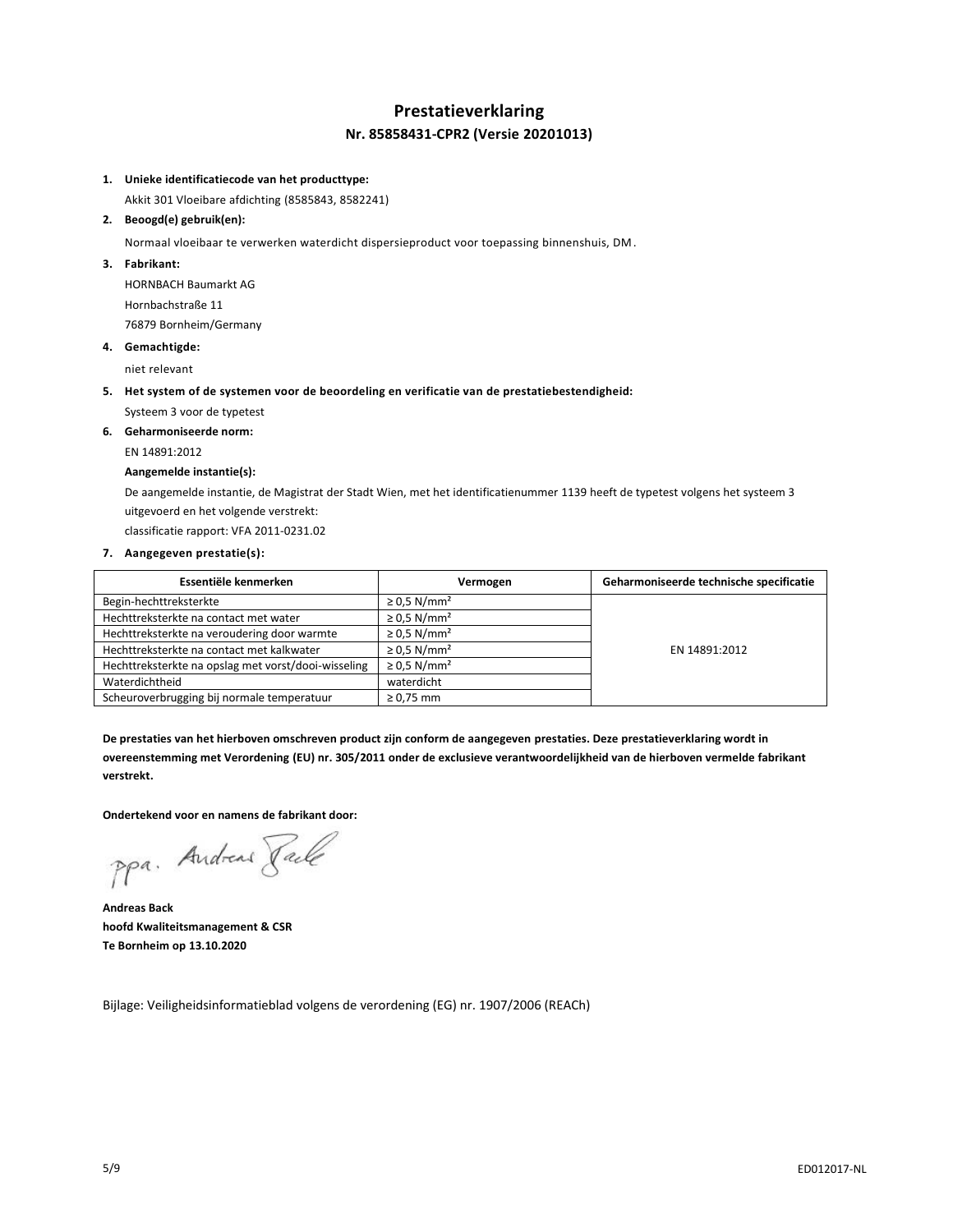## **Prestandadeklaration Nr 85858431-CPR2 (Version 20201013)**

#### **1. Produkttypens unika identifikationskod:**

Akkit 301 Vätsketätning (8585843, 8582241)

#### **2. Avsedd användning/avsedda användningar:**

Normal vattenogenomsläpplig dispersionsmassa för användning i flytande form inomhus, DM.

**3. Tillverkare:**

HORNBACH Baumarkt AG Hornbachstraße 11 76879 Bornheim/Germany

#### **4. Tillverkarens representant:**

ej relevant

**5. System för bedömning och fortlöpande kontroll av prestanda:**

System 3 för typprovning

#### **6. Harmoniserad standard:**

EN 14891:2012

#### **Anmält/anmälda organ:**

Det officiella certifieringsorganet, kommunalförvaltningen för staden Wien, med ID-nummer 1139 har utfört typprovningen enligt system 3 och har utställt följande:

klassificeringsrapport: VFA 2011-0231.02

#### **7. Angiven prestanda:**

| Väsentliga kännetecken                                        | Prestanda                    | Harmoniserad teknisk specifikation |
|---------------------------------------------------------------|------------------------------|------------------------------------|
| Initial häftdraghållfasthet                                   | $\geq$ 0.5 N/mm <sup>2</sup> |                                    |
| Häftdraghållfasthet efter kontakt med vatten                  | $\geq$ 0.5 N/mm <sup>2</sup> |                                    |
| Häftdraghållfasthet efter värmeåldring                        | $\geq$ 0.5 N/mm <sup>2</sup> |                                    |
| Häftdraghållfasthet efter kontakt med kalkvatten              | $\geq$ 0.5 N/mm <sup>2</sup> | EN 14891:2012                      |
| Häftdraghållfasthet efter lagring vid omväxlande frost och tö | $\geq$ 0.5 N/mm <sup>2</sup> |                                    |
| Vattenogenomsläpplighet                                       | Vattenogenomsläpplig         |                                    |
| Överbryggning av sprickor vid normaltemperatur                | $\geq 0.75$ mm               |                                    |

**Prestandan för ovanstående produkt överensstämmer med den angivna prestandan. Denna prestandadeklaration har utfärdats i enlighet med förordning (EU) nr 305/2011 på eget ansvar av den tillverkare som anges ovan.**

**Undertecknad på tillverkarens vägnar av:**

ppa. Andreas Pale

**Andreas Back ledare för kvalitetsmanagement & CSR Bornheim den 13.10.2020**

Bilaga: Säkerhetsdatablad enligt förordning (EG) nr 1907/2006 (REACh)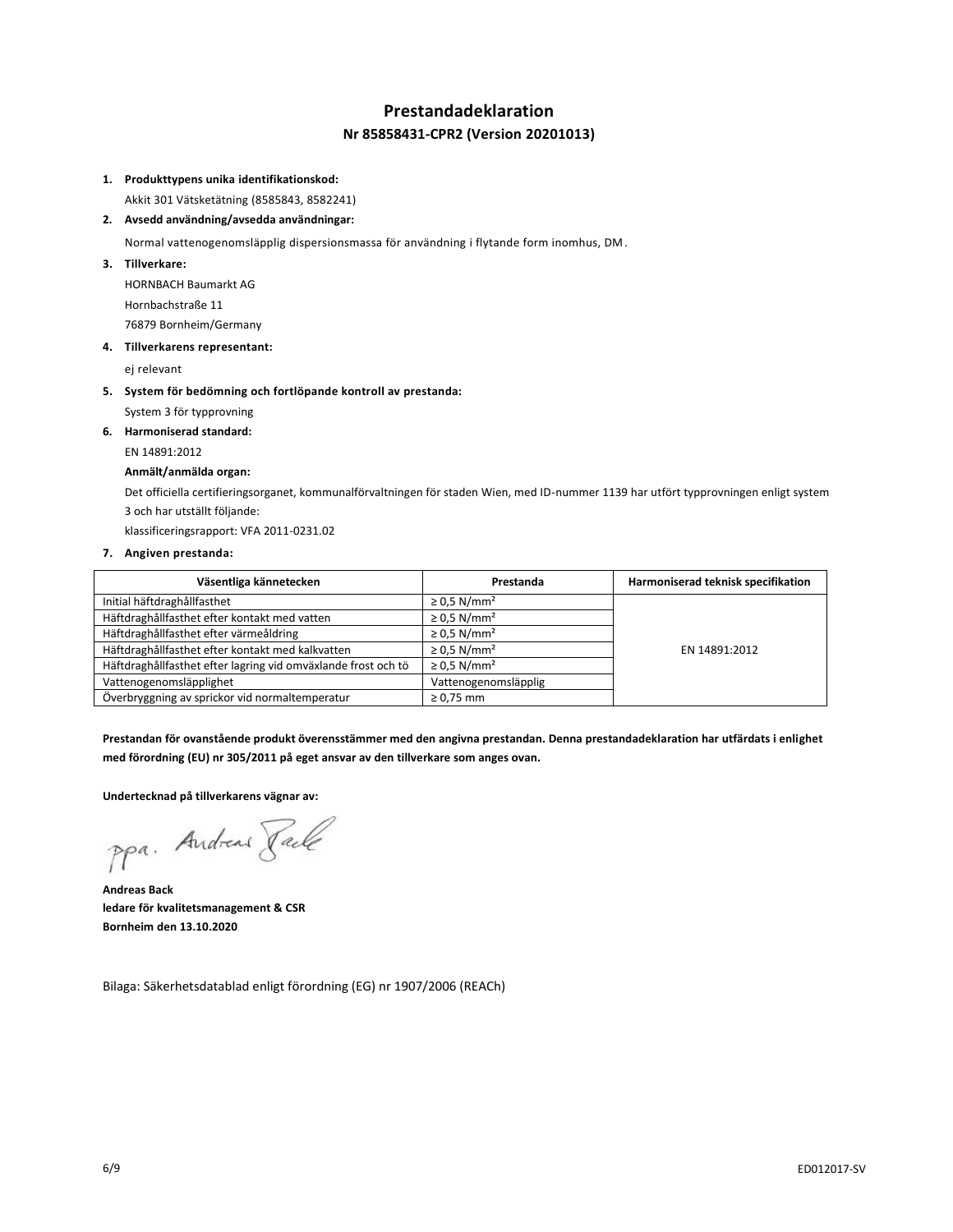## **Prohlášení o Vlastnostech č. 85858431-CPR2 (Verze 20201013)**

#### **1. Jedinečný identifikační kód typu výrobku:**

Akkit 301 Tekuté utěsnění (8585843, 8582241)

#### **2. Zamýšlené/zamýšlená použití:**

Normální v tekutém stavu zpracovávaný vodonepropustný disperzní produkt pro vnitřní prostory, DM.

**3. Výrobce:**

HORNBACH Baumarkt AG Hornbachstraße 11 76879 Bornheim/Germany

#### **4. Zplnomocněný zástupce:**

irelevantní

**5. Systém/systémy POSV:**

Systém 3 pro typovou zkoušku

**6. Harmonizovaná norma:**

## EN 14891:2012

## **Oznámený subjekt/oznámené subjekty:**

Notifikované místo, magistrát města Vídeň, s identifikačním číslem 1139 provedlo typovou zkoušku podle systému 3 a vystavilo následující:

klasifikační zpráva: VFA 2011-0231.02

#### **7. Deklarovaná vlastnost/Deklarované vlastnosti:**

| Podstatné vlastnosti                                  | Výkon                        | Harmonizovaná technická specifikace |
|-------------------------------------------------------|------------------------------|-------------------------------------|
| Počáteční přídržnost                                  | $\geq$ 0.5 N/mm <sup>2</sup> |                                     |
| Přídržnost po kontaktu s vodou                        | $\geq$ 0.5 N/mm <sup>2</sup> |                                     |
| Přídržnost po teplotním stárnutí                      | $\geq$ 0.5 N/mm <sup>2</sup> |                                     |
| Přídržnost po kontaktu s vápennou vodou               | $\geq$ 0.5 N/mm <sup>2</sup> | EN 14891:2012                       |
| Přídržnost po skladování se zmrazováním/rozmrazováním | $\geq$ 0.5 N/mm <sup>2</sup> |                                     |
| Vodonepropustnost                                     | Vodonepropustné              |                                     |
| Překlenutí trhlin za normální teploty                 | $\geq 0.75$ mm               |                                     |

**Vlastnosti výše uvedeného výrobku jsou ve shodě se souborem deklarovaných vlastností. Toto prohlášení o vlastnostech se v souladu s nařízením (EU) č. 305/2011 vydává na výhradní odpovědnost výrobce uvedeného výše.**

#### **Podepsáno za výrobce a jeho jménem:**

ppa. Andreas Faile

**Andreas Back vedoucí oddělení kvality & CSR V Bornheim dne 13.10.2020**

Příloha: Bezpečnostní datový list podle vyhlášky (ES) č. 1907/2006 (REACh)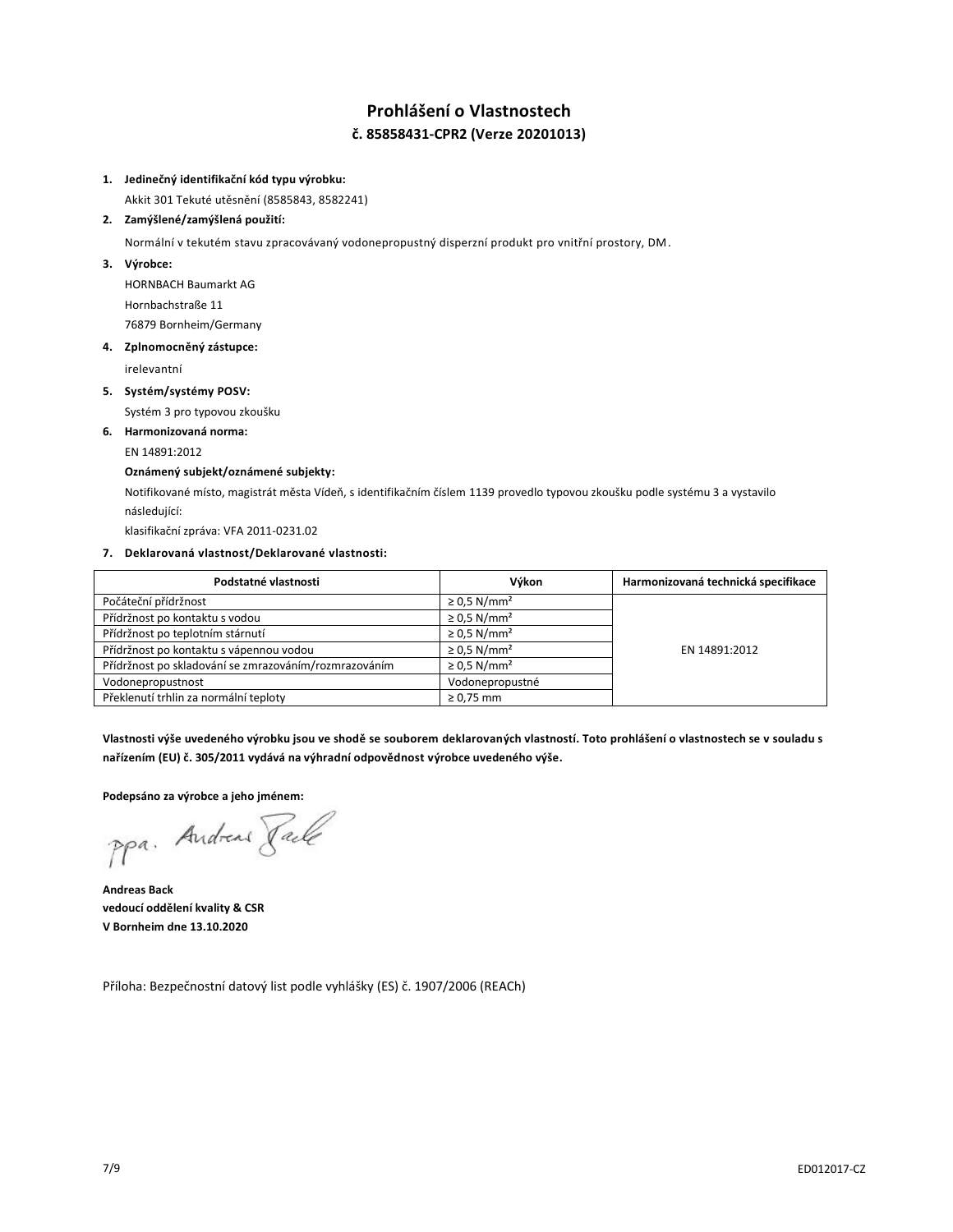## **Vyhlásenie o Parametroch č. 85858431-CPR2 (Verzia 20201013)**

#### **1. Jedinečný identifikačný kód typu výrobku:**

Akkit 301 Kvapalné tesnenie (8585843, 8582241)

#### **2. Zamýšľané použitie/použitia:**

Bežný disperzný výrobok s tekutým zapracovaním, neprepúšťajúci vodu, do interiéru, DM.

**3. Výrobca:**

HORNBACH Baumarkt AG Hornbachstraße 11 76879 Bornheim/Germany

#### **4. Splnomocnený zástupca:**

irelevantný

- **5. Systém(-y) posudzovania a overovania nemennosti parametrov:**
	- Systém 3 na skúšku typu
- **6. Harmonizovaná norma:**

# EN 14891:2012

## **Notifikovaný(-é) subjekt(-y):**

Notifikačné miesto, magistrát mesta Viedeň, s identifikačným číslom 1139 vykonalo skúšku typu podľa systému 3 a vydalo nasledovné: klasifikačná správa: VFA 2011-0231.02

### **7. Deklarované parametre:**

| Podstatné znaky                                   | Výkon                        | Harmonizované technické špecifikácie |
|---------------------------------------------------|------------------------------|--------------------------------------|
| Začiatočná priľnavosť vrstiev                     | $\geq$ 0.5 N/mm <sup>2</sup> |                                      |
| Priľnavosť vrstiev po kontakte s vodou            | $\geq$ 0.5 N/mm <sup>2</sup> |                                      |
| Priľnavosť vrstiev po tepelnom opotrebovaní       | $\geq$ 0.5 N/mm <sup>2</sup> |                                      |
| Priľnavosť vrstiev po kontakte s vápencovou vodou | $\geq$ 0.5 N/mm <sup>2</sup> | EN 14891:2012                        |
| Odolnosť proti priľnutiu po zmene mráz-rosa       | $\geq$ 0.5 N/mm <sup>2</sup> |                                      |
| Nepriepustnosť vody                               | Neprepúšťa vodu              |                                      |
| Prekonávanie rizík pri bežnej teplote             | $\geq 0.75$ mm               |                                      |

**Uvedené parametre výrobku sú v zhode so súborom deklarovaných parametrov. Toto vyhlásenie o parametroch sa v súlade s nariadením (EU) č. 305/2011 vydáva na výhradnú zodpovednosť uvedeného výrobcu.**

**Podpísal(-a) za a v mene výrobcu:**

ppa. Andreas Pale

**Andreas Back vedúci manažmentu kvality & CSR V Bornheim dňa 13.10.2020**

Príloha: Bezpečnostný dátový list podľa vyhlášky (EÚ) č. 1907/2006 (REACh)